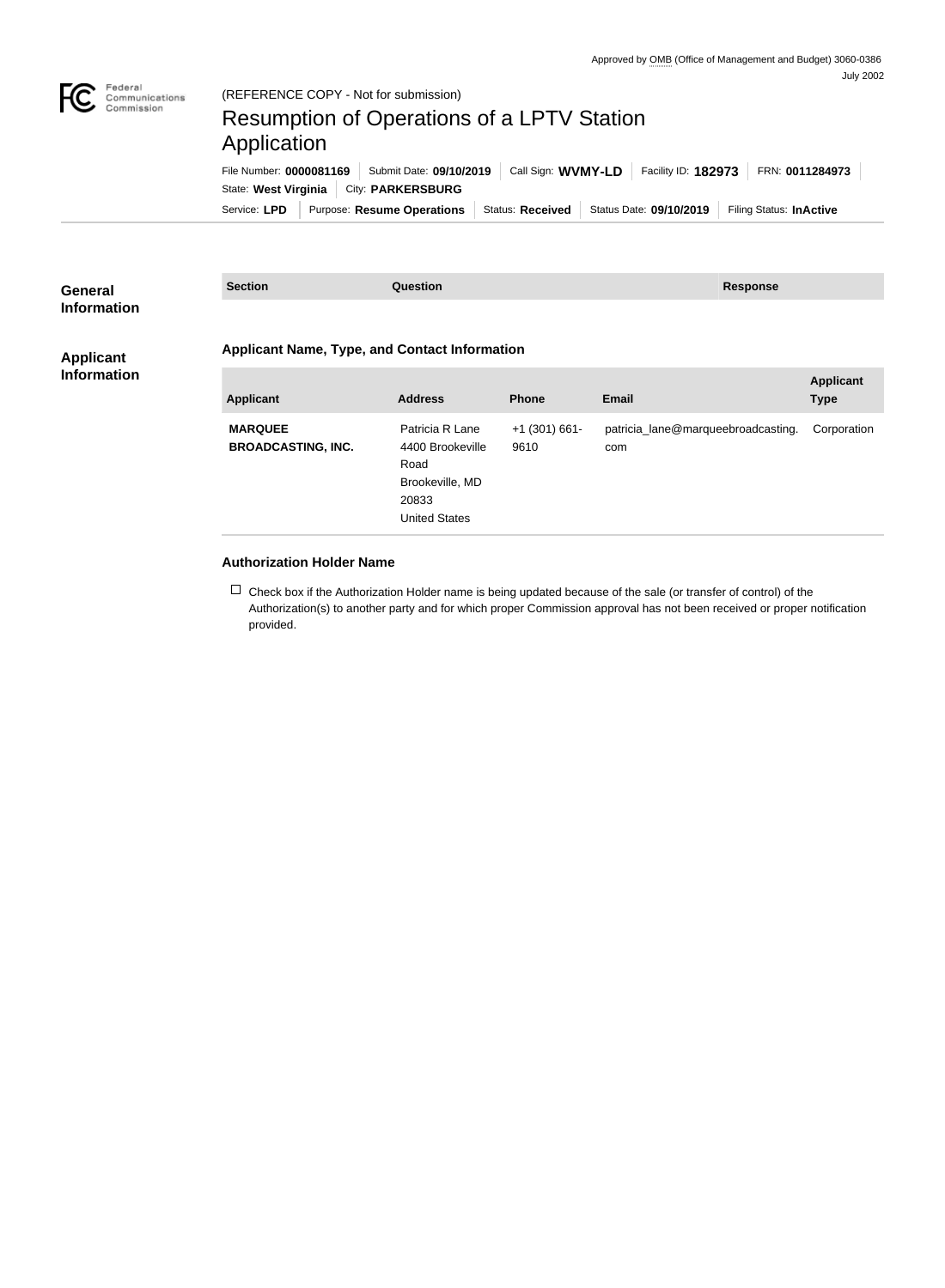| <b>Contact</b><br><b>Representatives</b><br>(2) | <b>Contact Name</b>                                                                      | <b>Address</b>                                                                                  | <b>Phone</b>            | <b>Email</b>                              | <b>Contact Type</b>         |
|-------------------------------------------------|------------------------------------------------------------------------------------------|-------------------------------------------------------------------------------------------------|-------------------------|-------------------------------------------|-----------------------------|
|                                                 | <b>Patricia R Lane</b><br>President<br><b>MARQUEE</b><br><b>BROADCASTING, INC.</b>       | Patricia R Lane<br>4400 Brookeville<br>Road<br>Brookeville, MD<br>20833<br><b>United States</b> | $+1$ (301) 661-<br>9610 | patricia_lane@marqueebroadcasting.<br>com | Applicant                   |
|                                                 | Roy P Stype, III.<br><b>Consulting Engineer</b><br>Carl E. Smith Consulting<br>Engineers | PO Box 807<br>Bath, OH 44210-<br>0807<br><b>United States</b>                                   | $+1$ (330) 659-<br>4440 | rstype@aol.com                            | Technical<br>Representative |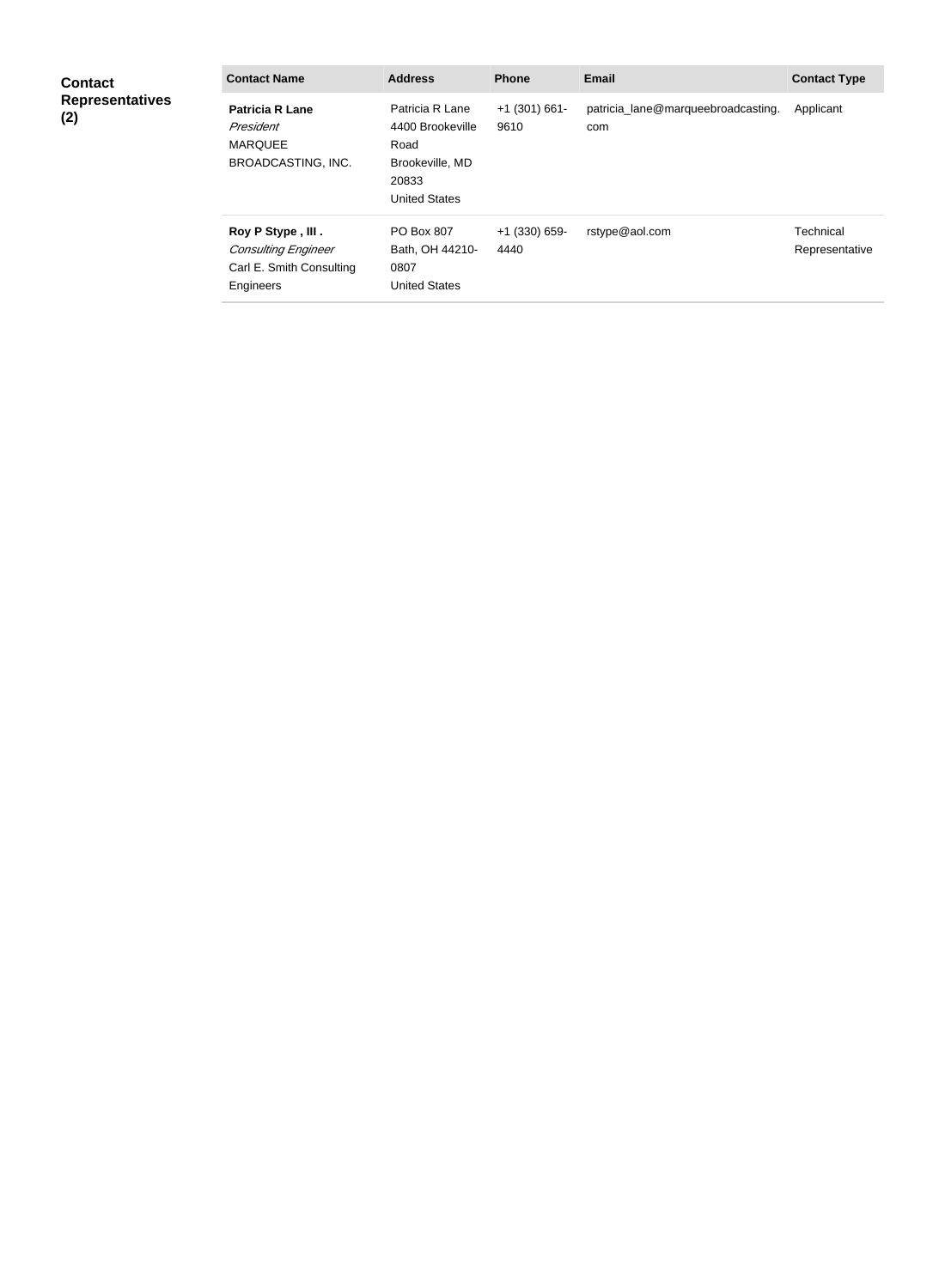| Question                         | Response   |
|----------------------------------|------------|
| <b>Resuming Power Operations</b> | Full       |
| Date Station Resumed Full Power  | 09/05/2019 |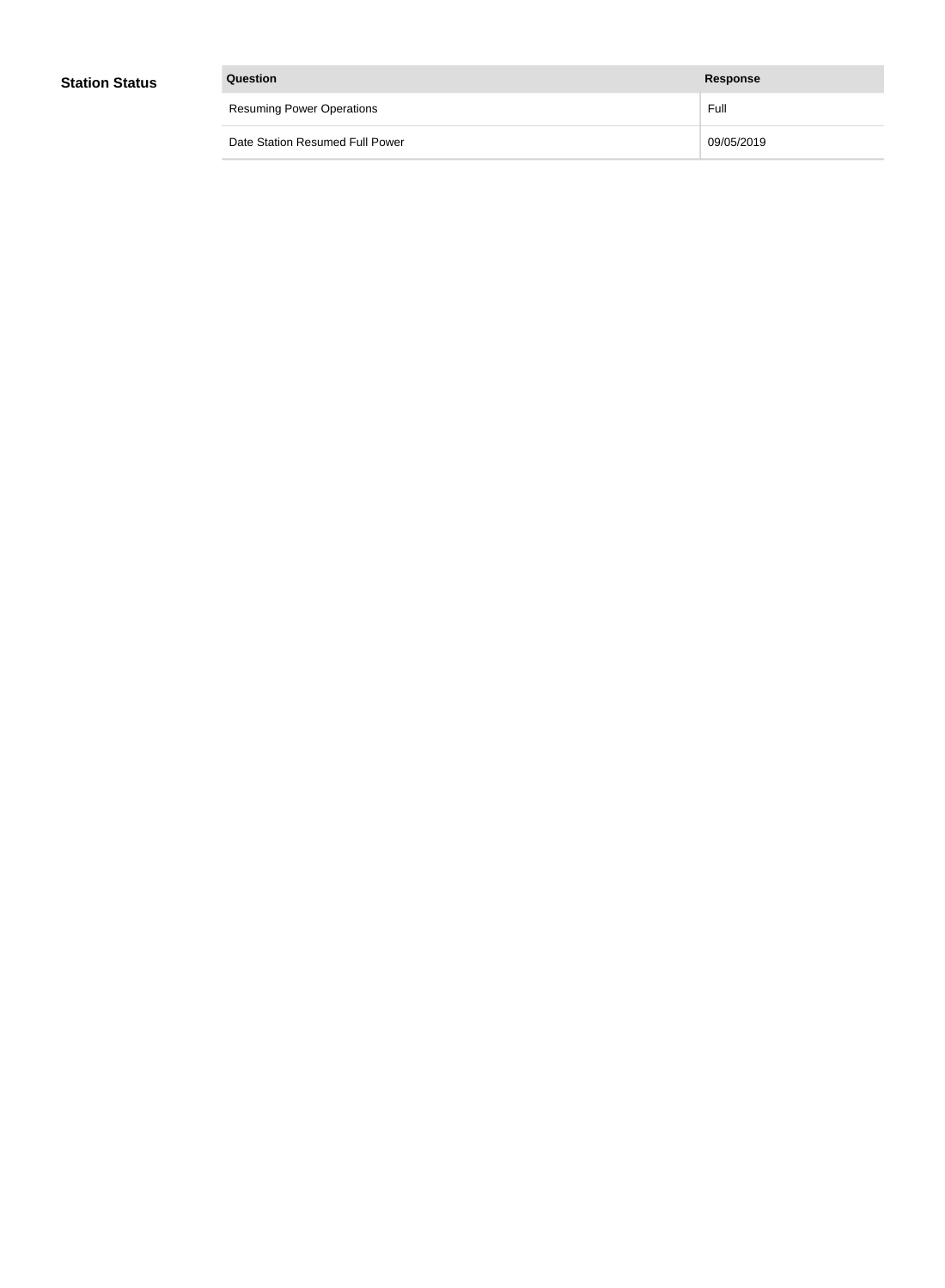|  | <b>General Certification</b><br><b>Statements</b> | The Applicant waives any claim to the use of any particular<br>frequency or of the electromagnetic spectrum as against the<br>regulatory power of the United States because of the<br>previous use of the same, whether by authorization or<br>otherwise, and requests an Authorization in accordance with<br>this application (See Section 304 of the Communications Act<br>of 1934, as amended.).                                                                                                                                                                                                                                                                                                                                                                                                                                                       |                                                   |
|--|---------------------------------------------------|-----------------------------------------------------------------------------------------------------------------------------------------------------------------------------------------------------------------------------------------------------------------------------------------------------------------------------------------------------------------------------------------------------------------------------------------------------------------------------------------------------------------------------------------------------------------------------------------------------------------------------------------------------------------------------------------------------------------------------------------------------------------------------------------------------------------------------------------------------------|---------------------------------------------------|
|  |                                                   | The Applicant certifies that neither the Applicant nor any<br>other party to the application is subject to a denial of Federal<br>benefits pursuant to §5301 of the Anti-Drug Abuse Act of<br>1988, 21 U.S.C. §862, because of a conviction for<br>possession or distribution of a controlled substance. This<br>certification does not apply to applications filed in services<br>exempted under §1.2002(c) of the rules, 47 CFR. See §1.<br>2002(b) of the rules, 47 CFR §1.2002(b), for the definition of<br>"party to the application" as used in this certification §1.2002<br>(c). The Applicant certifies that all statements made in this<br>application and in the exhibits, attachments, or documents<br>incorporated by reference are material, are part of this<br>application, and are true, complete, correct, and made in<br>good faith.   |                                                   |
|  | <b>Authorized Party to Sign</b>                   | <b>FAILURE TO SIGN THIS APPLICATION MAY RESULT IN</b><br>DISMISSAL OF THE APPLICATION AND FORFEITURE<br>OF ANY FEES PAID<br>Upon grant of this application, the Authorization Holder may<br>be subject to certain construction or coverage requirements.<br>Failure to meet the construction or coverage requirements<br>will result in automatic cancellation of the Authorization.<br>Consult appropriate FCC regulations to determine the<br>construction or coverage requirements that apply to the type<br>of Authorization requested in this application.<br>WILLFUL FALSE STATEMENTS MADE ON THIS FORM<br>OR ANY ATTACHMENTS ARE PUNISHABLE BY FINE AND<br>/OR IMPRISONMENT (U.S. Code, Title 18, §1001) AND/OR<br>REVOCATION OF ANY STATION AUTHORIZATION (U.S.<br>Code, Title 47, §312(a)(1)), AND/OR FORFEITURE (U.S.<br>Code, Title 47, §503). |                                                   |
|  |                                                   | I certify that this application includes all required and<br>relevant attachments.                                                                                                                                                                                                                                                                                                                                                                                                                                                                                                                                                                                                                                                                                                                                                                        | Yes                                               |
|  |                                                   | I declare, under penalty of perjury, that I am an authorized<br>representative of the above-named applicant for the<br>Authorization(s) specified above.                                                                                                                                                                                                                                                                                                                                                                                                                                                                                                                                                                                                                                                                                                  | <b>Patricia R Lane</b><br>President<br>09/10/2019 |